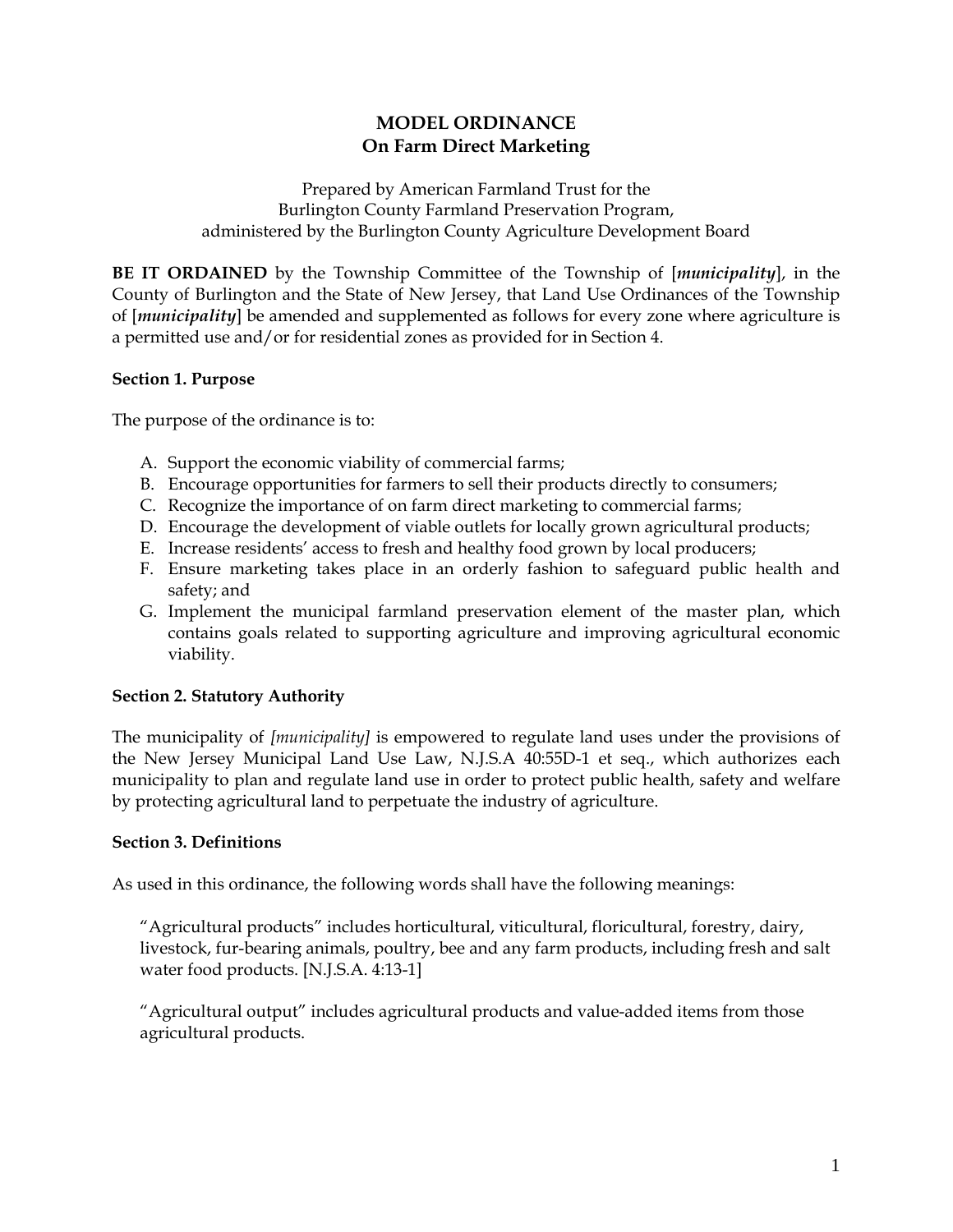"Commercial farm" means**:** 

 $\overline{a}$ 

- A. A farm management unit of no less than 5 acres producing agricultural or horticultural products worth \$2,500 or more annually, and satisfying the eligibility criteria for differential property taxation pursuant to the Farmland Assessment Act of 1964, N.J.S.A. 54:4-23.1 et seq.; or
- B. A farm management unit less than 5 acres, producing agricultural or horticultural products worth \$50,000 or more annually and otherwise satisfying the eligibility criteria for differential property taxation pursuant to the Farmland Assessment Act of 1964, N.J.S.A. 54:4-23.1 et seq.

"Community supported agriculture (CSA)" means the retail sale of agricultural products to customers through a subscription paid in money or labor, or a combination thereof.

"Farm management unit" means a parcel or parcels of land, whether contiguous or noncontiguous, together with agricultural or horticultural buildings, structures and facilities, producing agricultural or horticultural products, and operated as a single enterprise.

"Farm market" means a freestanding permanent structure that is larger than a farm stand but no larger than [3,000 square feet or 5,000 square feet<sup>\*</sup>] in a dual use agricultural building, not including outdoor marketing areas or displays, for the wholesale or retail marketing of the agricultural output of a commercial farm. Portions of supermarkets, convenience stores, restaurants or other establishments that coincidentally sell agricultural products are not considered farm markets.

"Farm stand" means a freestanding temporary structure no larger than [*200 square feet* ], not including outdoor marketing areas for the retail sale of agricultural output of a commercial farm, except as otherwise provided by Section 4 of this ordinance. Portions of supermarkets, convenience stores, restaurants or other establishments that coincidentally sell agricultural products are not considered farm stands.

 "Pick-Your-Own (PYO) operation" means a direct marketing alternative wherein retail or wholesale customers are invited onto a commercial farm in order to harvest agricultural products.

Recommended limit is 3,000 square feet for a freestanding permanent structure and 5,000 square feet for a dual use agricultural building. The municipality can propose alternate thresholds after consultation with the Agricultural Advisory Committee (AAC) or the County Agricultural Development Board (CADB), if no local AAC has been established.

 $*$  Recommended limit is 200 square feet. The municipality can propose an alternate threshold after consultation with the Agricultural Advisory Committee (AAC) or the County Agricultural Development Board (CADB), if no local AAC has been established.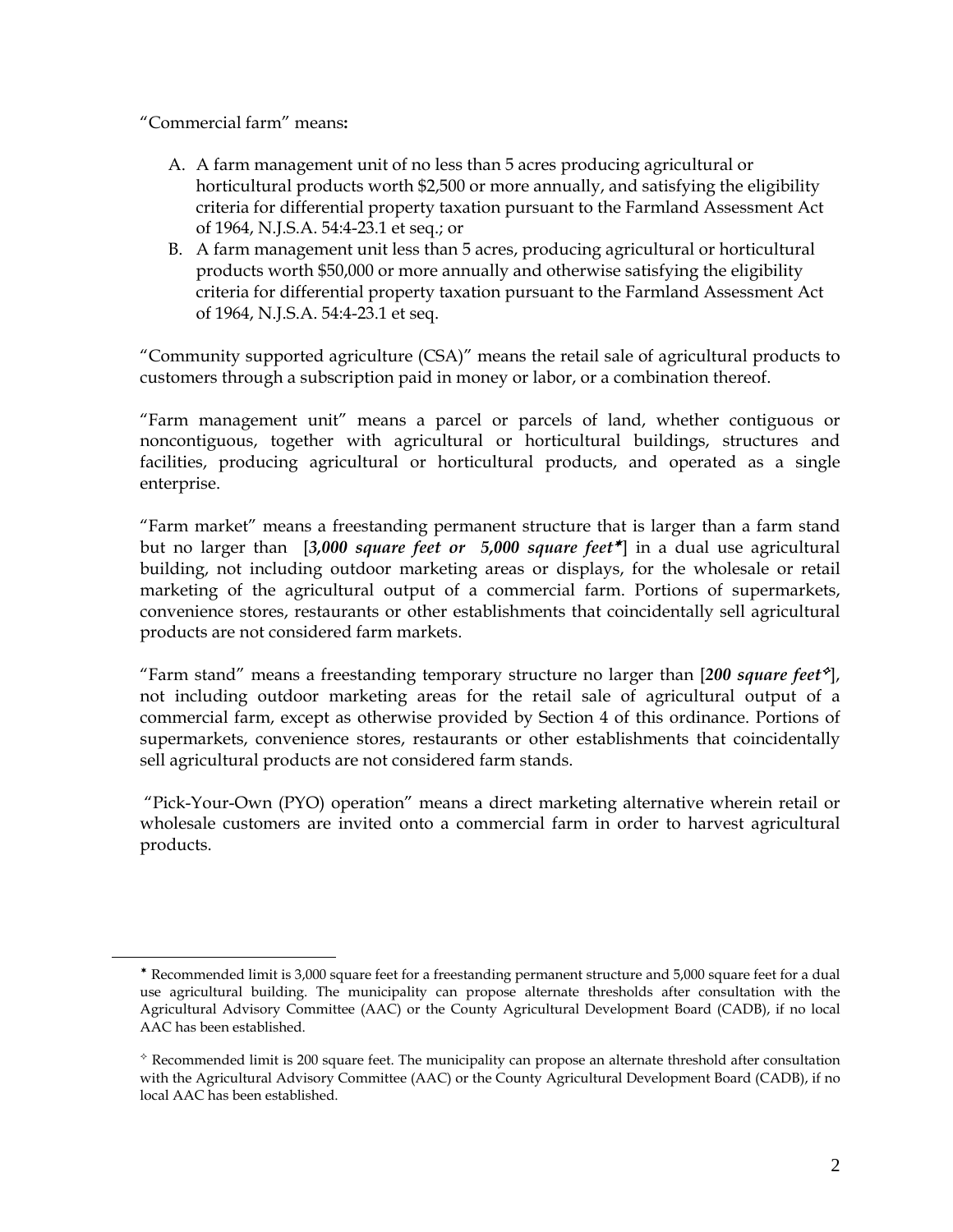#### **Section 4. Accessory Uses and Structures to a Residential Use**

A. Farm stands no greater than [50 square feet<sup>x</sup>] that market agricultural products grown on the property where the farm stand is located provided that production of the agricultural products is in conformance with all other applicable standards for the residential zone.

## **Section 5. Accessory Uses and Structures of a Commercial Farm for Direct Marketing**

- A. Farm markets;
- B. Farm stands;
- C. Community supported agriculture and associated structures to distribute CSA shares;
- D. Pick-Your-Own operations and associated structures to facilitate transactions and provide customers with tools and equipment; and
- E. Events and activities in existing buildings provided that they market the agricultural output of the commercial farm.

#### **Section 6. Setback Requirements for Accessory Use Structures**

A. Farm markets:

 $\overline{a}$ 

- 1. Front Yard 50 feet
- 2. Side Yard 100 feet
- 3. Rear Yard 50 feet
- B. Farm stands, CSA distribution areas and PYO pay stations:
	- 1. Front Yard 25 feet
	- 2. Side Yard 50 feet
	- 3. Rear Yard 50 feet
- C. Existing structures are exempt from setback requirements
- D. Operations conducting more than one type of direct marketing activity in an accessory use structure shall comply with the largest applicable setback requirements.

<sup>±</sup> Recommended limit is 50 square feet. The municipality can propose an alternate threshold after consultation with the Agricultural Advisory Committee (AAC) or the County Agricultural Development Board (CADB), if no local AAC has been established.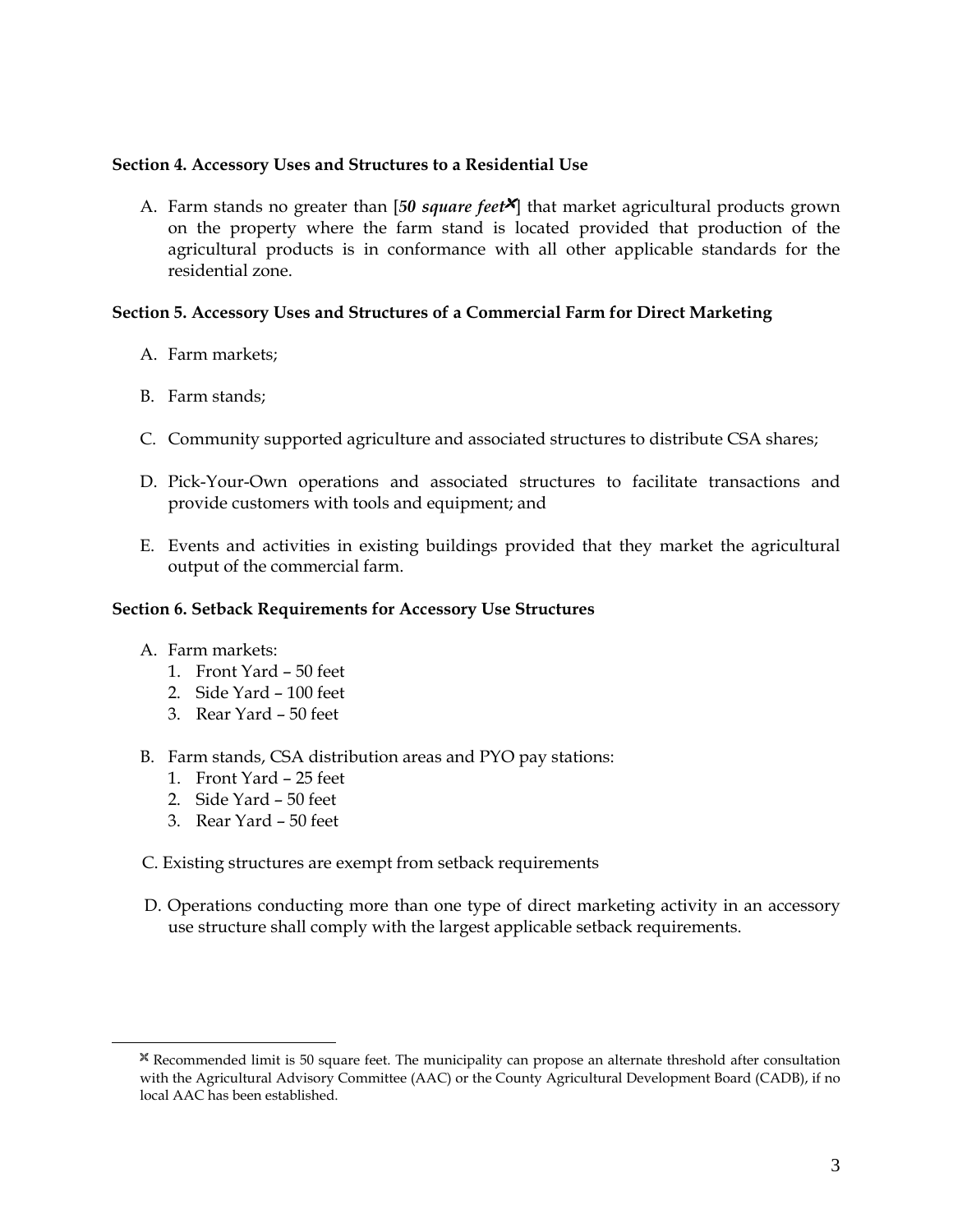#### **Section 7. Performance Standards for Farm Markets**

- A. At least 90 percent of the indoor and outdoor marketing area consists of agricultural products and value-added items from those agricultural products. Landscaping products, including, but not limited to, stone, soil, and concrete are not considered agricultural products;
- B. At least 51 percent of the annual gross receipts shall be generated from sales of agricultural output of the commercial farm operating the farm market or at least 35 percent of the annual gross sales of the retail farm market shall be generated from sales of agricultural products grown by the commercial farm operating the market if an additional 35 percent of annual gross sales are generated from New Jersey grown and raised products;
- C. Landscaping products, including, but not limited to, stone, soil, and concrete are not considered agricultural products. Sales of alcoholic beverages not made from the agricultural output of the commercial farm, fuel and related products, tobacco products and lottery tickets are prohibited;
- D. Limited site plan review is required for farm markets. Certain site plan standards will be eliminated based on the recommendation of the AAC or the CADB, if no AAC has been established. Only site plan standards related to public health and safety will be required and if necessary, County Planning Board approval. Farm markets may be considered major non-developments for the purposes of stormwater management depending on the details of the development application.
- E. If the farm market is on a County Road and requires access, a road access permit may be required from the County Planning Board or the NJ Department of Transportation.

## **Section 8. Performance Standards for Farm Stands, CSA and PYO Distribution Structures**

- A. At least 90 percent of the indoor and outdoor marketing area consists of agricultural products. Landscaping products such as stone, soil, mulch, and concrete are not considered agricultural products;
- B. At least 51 percent of the annual gross receipts shall be generated from sales of agricultural output of the commercial farm operating the farm market or at least 35 percent of the annual gross sales of the retail farm market shall be generated from sales of agricultural products grown by the commercial farm operating the market if an additional 35 percent of annual gross sales are generated from New Jersey grown and raised products;
- C. Sales of alcoholic beverages made from agricultural products grown on the commercial farm are regulated by state and local law. Sales of all other alcoholic beverages, fuel and related products, tobacco products and lottery tickets are prohibited;
- D. Adequate off-street parking is required;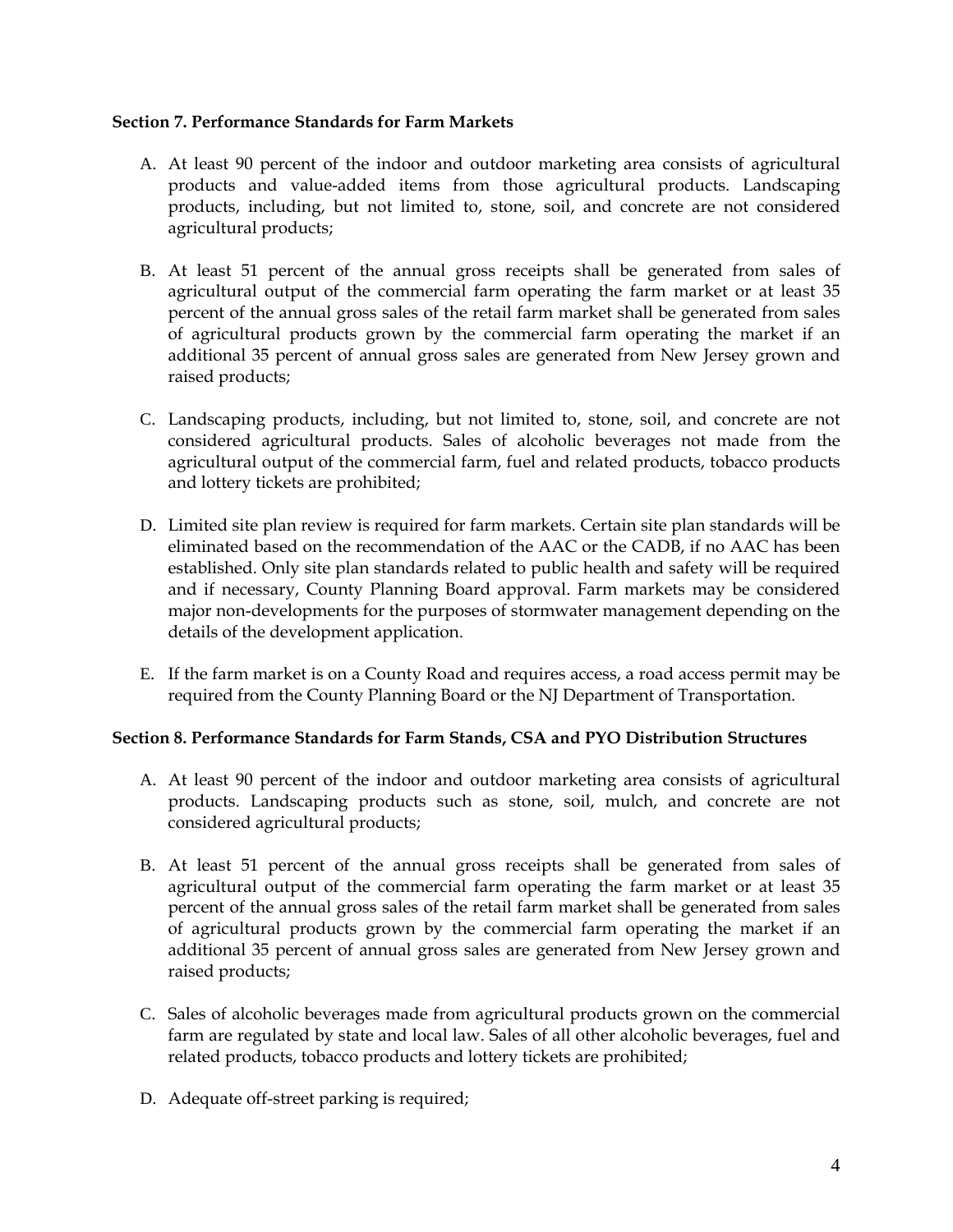- E. Site plan review is not required except for ingress and egress issues related to access to a Township road. These structures will not be considered major non-residential developments for the purposes of stormwater management.
- F. If the farm stand, CSA or PYO distribution structure is on a County Road and requires access, a road access permit may be required from the County Planning Board or the NJ Department of Transportation.
- G. Operations conducting more than one type of direct marketing activity must comply with the most stringent, applicable performance standards.

## **Section 9. Signage**

Permanent, temporary and directional signs shall be permitted to promote on farm direct marketing subject to the following conditions:

- A. Free-standing, permanent on-site business or advertising signs on the property with the following conditions:
	- 1. Signs must be setback 20 feet from the property line;
	- 2. The total area of such signs must not exceed 20 square feet per side; and
	- 3. The maximum height to the top of the sign shall not to exceed 15 feet from ground level.
- B. Temporary signs with the following conditions:
	- 1. Each sign shall not exceed 8 square feet;

2. If erected at road intersections, permission of the property owner or easement holder on whose property the sign is to be located has been granted; and 3. The sign shall not obstruct visibility of vehicles at intersections.

#### **Section 10. Compliance with Pinelands Commission Standards**

 If any of the standards conflict with the requirements of the Pinelands Comprehensive Management Plan (N.J.A.C. 7:50) they are not applicable. Additional requirements and standards may apply if the commercial farm in question is within the jurisdiction of the NJ Pinelands Commission.

## **Section 11. Adoption**

Upon adoption this ordinance will be incorporated into and become part of the relevant sections of the zoning code of the Township of [*municipality*].